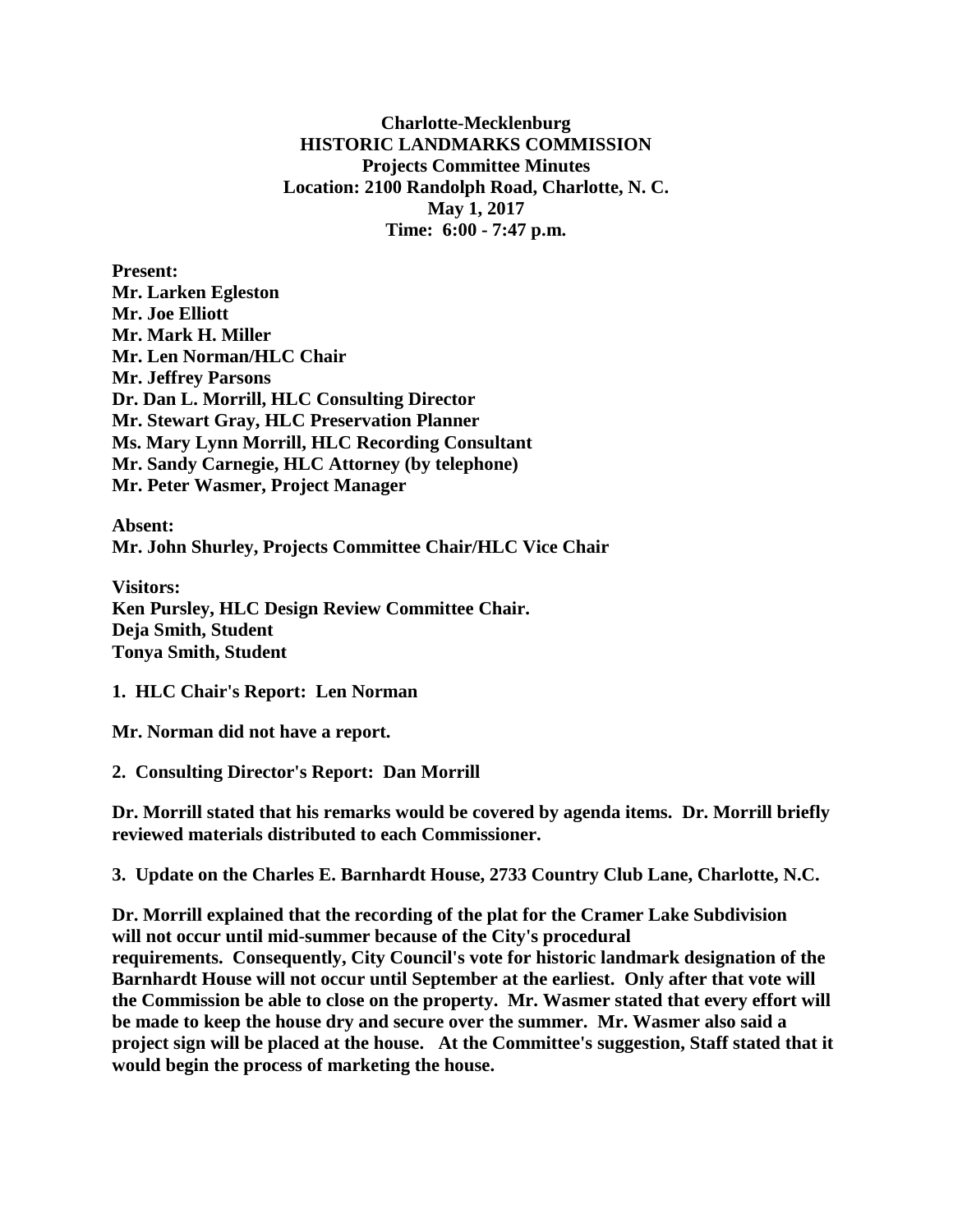**4. Procedure for Making Emergency Repairs to Properties. Sandy Carnegie, HLC Attorney, explained that language can be placed in a contract to purchase that will allow the Commission to be reimbursed for emergency repairs to properties the Commission has under contract that are scheduled for historic landmark designation and if the owner of a property is responsible for the real estate contract not closing. The Committee instructed Mr. Carnegie to place that language in the contract to purchase the Parkwoood Avenue A.R.P. Church.** 

**5. Update on Prospective Purchase of Parkwood A.R.P. Church, 1017 Parkwood Avenue, Charlotte, N.C. Dr. Morrill reported that the owners have neither accepted nor rejected the contract to purchase the Parkwood A.R.P. Church. Dr. Morrill stated that a Survey and Research Report on the property will be presented to the Historic Landmarks Commission at its May 8th meeting. If the Commission votes to recommend designation, it can impose a delay of demolition for up to 180 days or until such time as City Council votes on the Commission's recommendation regarding historic landmark designation, whichever occurs first.**

**6. Update on the Appraisal of the Excelsior Club, 921 Beatties Ford Road, Charlotte, N.C. Dr. Morrill reported that the appraisal of the Excelsior Club should be completed this week. The Board of County Commissioners directed the Historic Landmarks Commission to investigate preservation strategies for the property. The appraisal is the first step in that process. Once the appraisal is received, Dr. Morrill will discuss next steps with Leslie Johnson, Assistant County Manager. Mr. Egleston noted that there was considerable community interest in the preservation of this property.**

**7. Update on the Sale of the Delburg Mill House, 303 Delburg Street, Davidson, N.C. Dr. Morrill reported that the property has sold, and the proceeds from the sale have been deposited in the HLC Revolving Fund.**

**8. Update on the Sale of the Phillips House and Morris Barn, 131 West Charles Street, Matthews, N.C. Sandy Carnegie affirmed that the Historic Landmarks Commission, not the Projects Committee, will have to make any changes to the seconded motion that will be presented to the Commission by the Projects Committee and the Design Review Committee at the May 8th HLC meeting. The Committee agreed that each side will have up to 15 minutes to address the Commission on this issue. There was considerable discussion about how the Commission can seek to maintain a positive relationship with the submitters of proposals. The Committee also discussed how submitters of proposals might be allowed to amend their proposals. The Committee agreed that Sandy Carnegie will send an email to Commissioners explaining what options are available to them in terms of taking action on this issue at the May 8th meeting.**

**9. Update on Strategy for Marketing the Rozzel Farm, 11647 Rozzelles Ferry Road, Charlotte, N.C. Dr. Morrill reported that Cole Jenest & Stone is developing a concept for infill development. Staff will meet to review this plan and will bring it to the attention of the Projects Committee and the Design Review Committee when completed.**